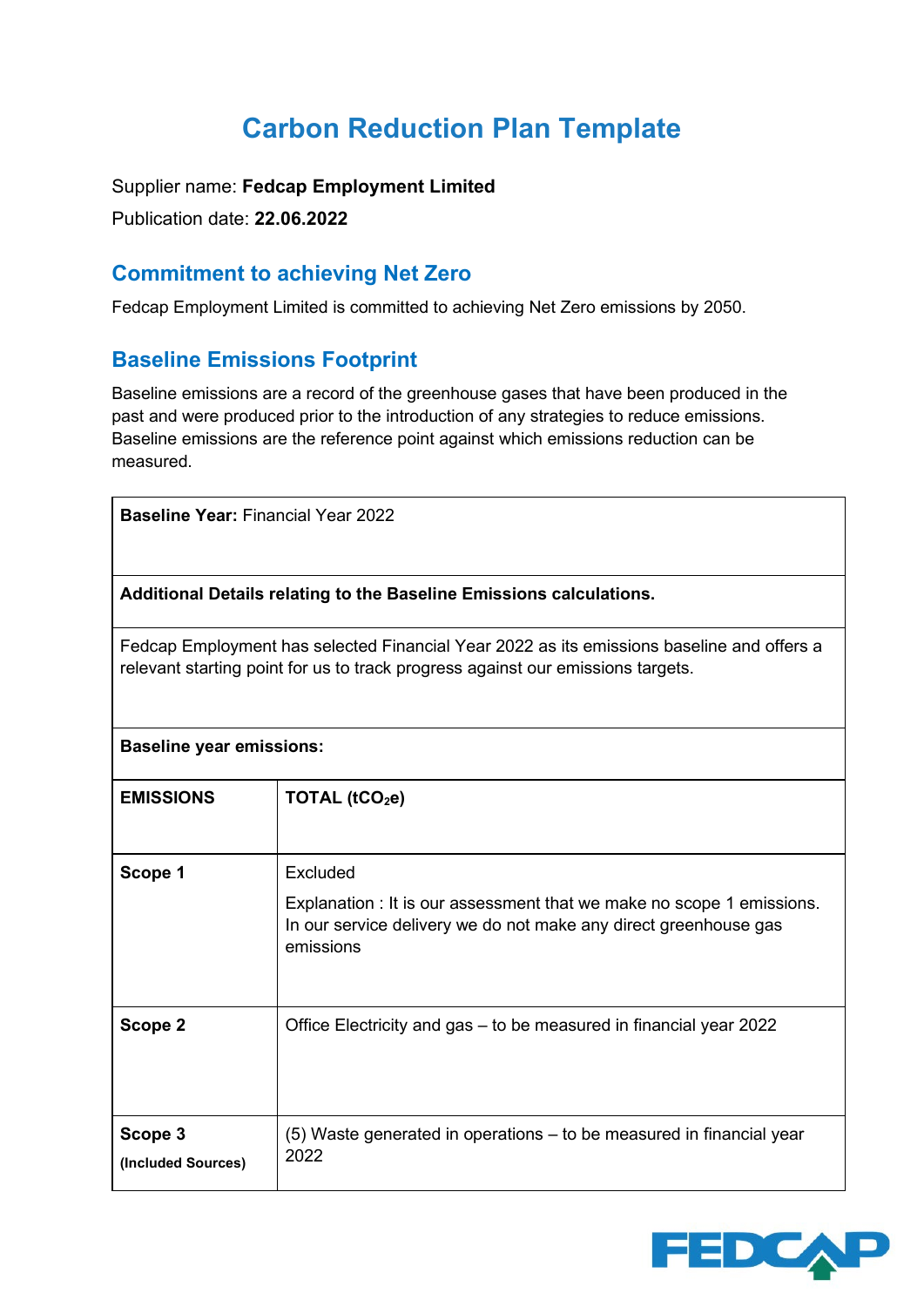|                        | (6) Business travel including Business Milage – to be measured in<br>financial year 2022               |
|------------------------|--------------------------------------------------------------------------------------------------------|
|                        | (7) Employee commuting – to be measured in financial year 2022                                         |
|                        | (4) Upstream transportation and distribution - to be measured in financial<br>year 2022                |
|                        | (9) Downstream transportation and distribution are excluded - to be<br>measured in financial year 2022 |
| <b>Total Emissions</b> | To be reported in Financial year 2022                                                                  |

## **Current Emissions Reporting**

Reporting Year: FY 2022.

This assessment will cover a 6-month period within our financial year 2022.

Delivery contracts in scope for this assessment will include:

Department of Work and Pensions – Restart Scheme South Central

G4S - Restart Scheme North West

Seetec Plus - Working Health Programme

Shaw Trust - Job Entry Target Scheme (JETS)

Seetec - Job Entry Target Scheme (JETS)

Department of Work and Pensions – Intensive Personalised Employment Support (IPES)

Department of Work and Pensions – EM3

We have specifically selected our reporting period which is representative to our increased property portfolio. In addition, it will offer a true representative of our carbon emissions as previous years will have been significantly affected by Covid 19 and remote working requirements.

| <b>EMISSIONS</b> | TOTAL (tCO <sub>2</sub> e) |
|------------------|----------------------------|
| Scope 1          | Excluded                   |

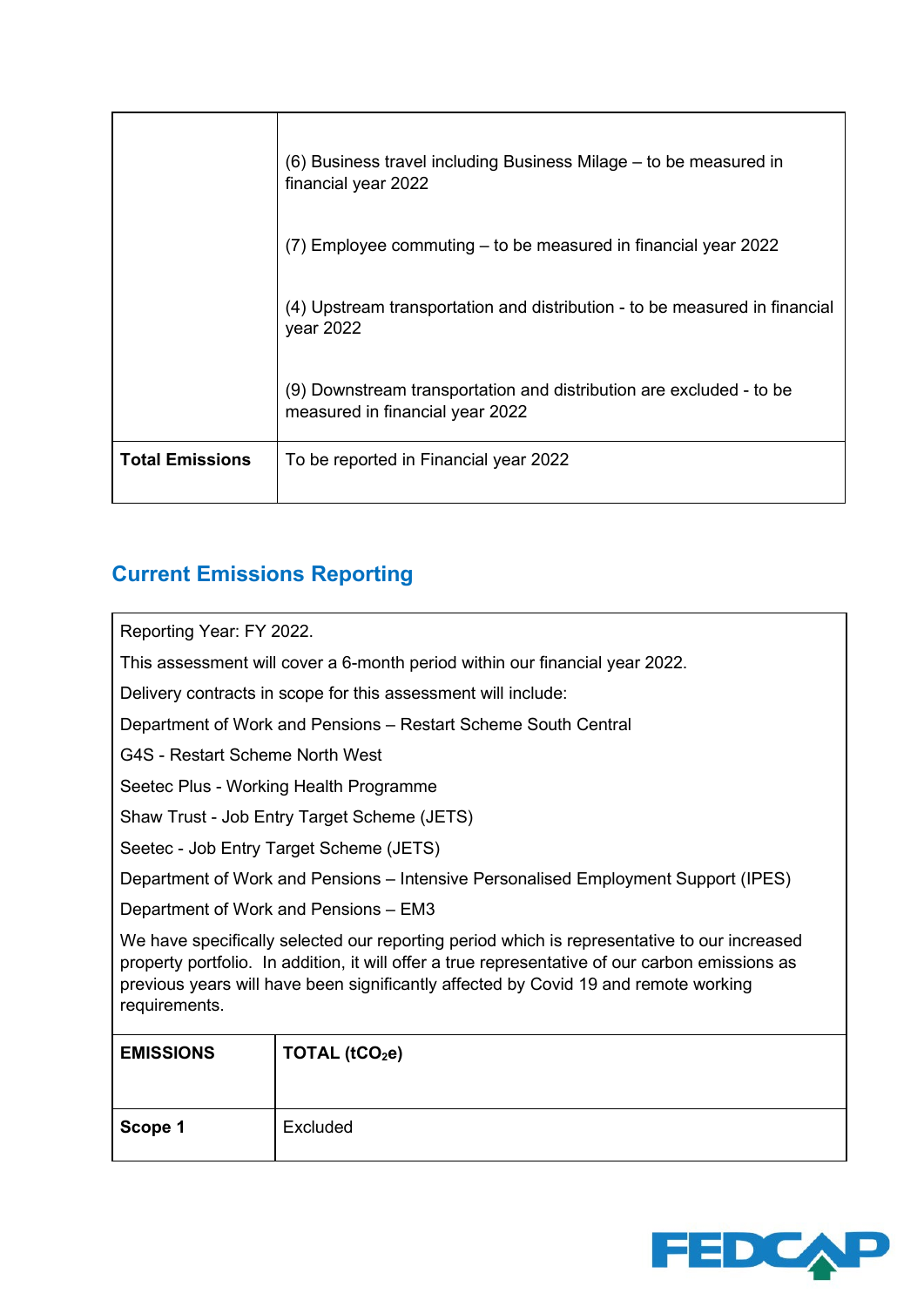|                        | Explanation : It is our assessment that we make no scope 1 emissions. In<br>our service delivery we do not make any direct greenhouse gas<br>emissions                                                                                                                                                                                                                                                                                                                       |
|------------------------|------------------------------------------------------------------------------------------------------------------------------------------------------------------------------------------------------------------------------------------------------------------------------------------------------------------------------------------------------------------------------------------------------------------------------------------------------------------------------|
| Scope 2                | Office Electricity and Gas - we will gather data from our utilities suppliers<br>to calculate our electricity and gas emissions.                                                                                                                                                                                                                                                                                                                                             |
| Scope 3                | (5) Waste generated in operations                                                                                                                                                                                                                                                                                                                                                                                                                                            |
| (Included Sources)     | We will introduce recycling bins in all our offices and confidential waste<br>bins. We will collate data from our offices to calculate our Waste<br>generated emissions.                                                                                                                                                                                                                                                                                                     |
|                        | (6) Business travel including Business Milage                                                                                                                                                                                                                                                                                                                                                                                                                                |
|                        | In January 2022 we implemented a travel management system. We will<br>use the data gathered within the system to calculate our business travel<br>emissions.                                                                                                                                                                                                                                                                                                                 |
|                        | (7) Employee commuting                                                                                                                                                                                                                                                                                                                                                                                                                                                       |
|                        | We will put in place a process to calculate our commuting emissions<br>relating to our business. We will conduct an internal commuting survey<br>asking all our people about their commute to work (the distance, mode of<br>transport and frequency of commute). We will use the data gathered on<br>the time and distance each employee travels as well as the mode of<br>transport and calculate the carbon footprint associated with commuting<br>per employee per year, |
|                        | (4) Upstream transportation and distribution and (9) Downstream<br>transportation and distribution are excluded.                                                                                                                                                                                                                                                                                                                                                             |
|                        | Category (4) and (9) is not materially relevant to Fedcap as the business<br>does not transport or distribute any significant goods or products to/from<br>other parties. However, we will work with our supplies to gather reporting<br>data to calculate any carbon footprint associated.                                                                                                                                                                                  |
| <b>Total Emissions</b> | To be reported in our financial year 2022                                                                                                                                                                                                                                                                                                                                                                                                                                    |

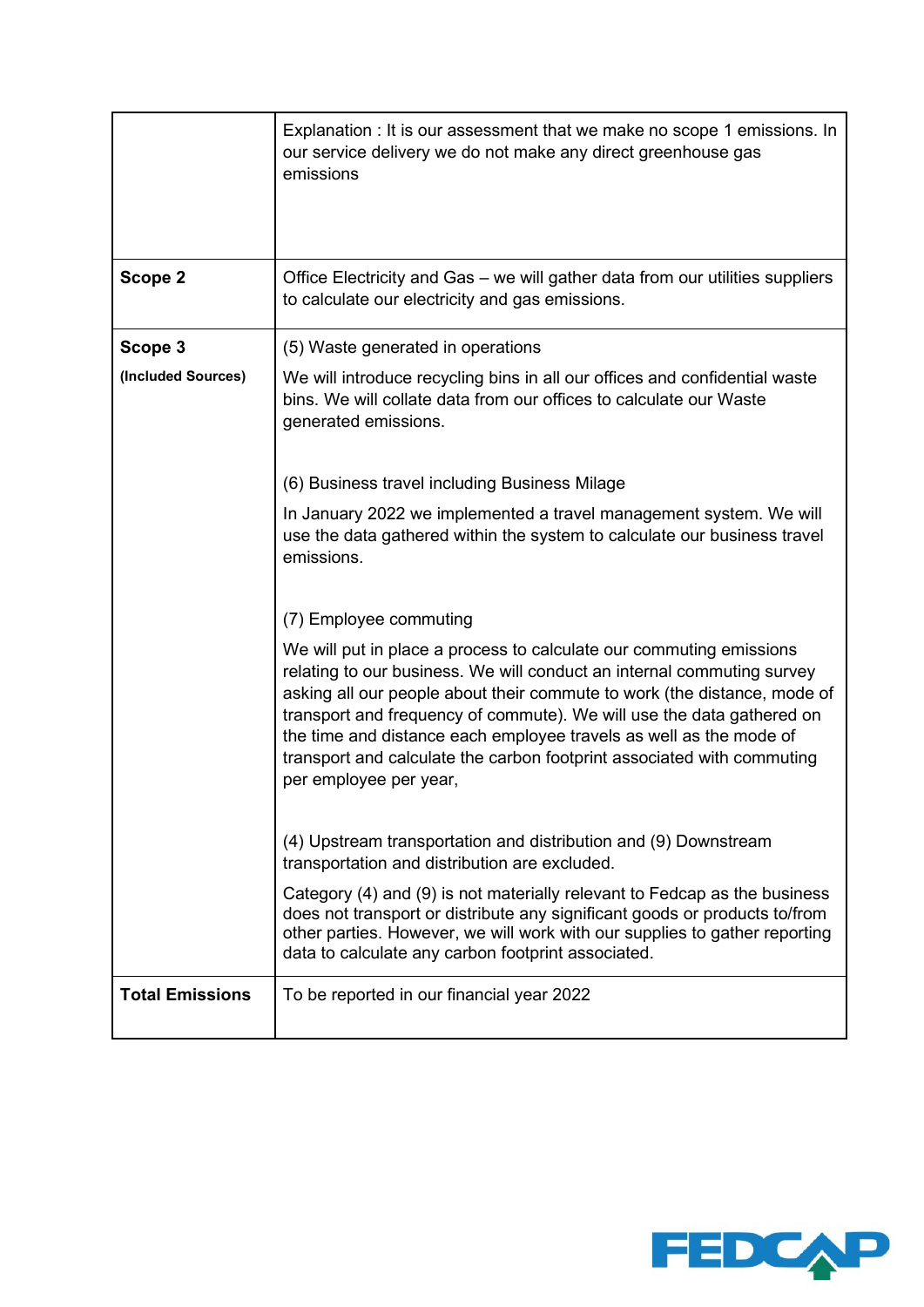### **Emissions reduction targets**

In order to continue our progress to achieving Net Zero, we have adopted the following carbon reduction targets.

- It is our intention to establish our baseline emission so we can agree a realistic carbon emission reduction in order to achieved Net Zero carbon emissions by 2050.
- Develop a full road map, targets and reporting measurements to cover the business's scope 1 and 2 emissions and the relevant scope 3 emissions.

#### **Carbon Reduction Projects**

#### **Completed Carbon Reduction Initiatives**

This is our first carbon reduction plan and in the future we hope to implement further measures such as:

- Promote and raise sustainability awareness amongst our people of the impact of their decisions on our journey to net zero through our Go Green campaigns
- Nominate Go Green Champions across the business
- Procure 100% renewable green energy for our offices (where possible)
- Reduce business travel through effective measurement and a sustainable travel policy
- Work with suppliers and partners to understand their approaches to carbon reduction and sustainability and encourage them to set their own sustainability and carbon reduction targets
- Introduce environmental management measures and systems to align with ISO4001
- Introduce reporting metrics to capture energy usage, travel Co2 emissions, recycling and waste
- Conduct an internal commuting survey asking all our people about their commute to work (the distance, mode of transport and frequency of commute)